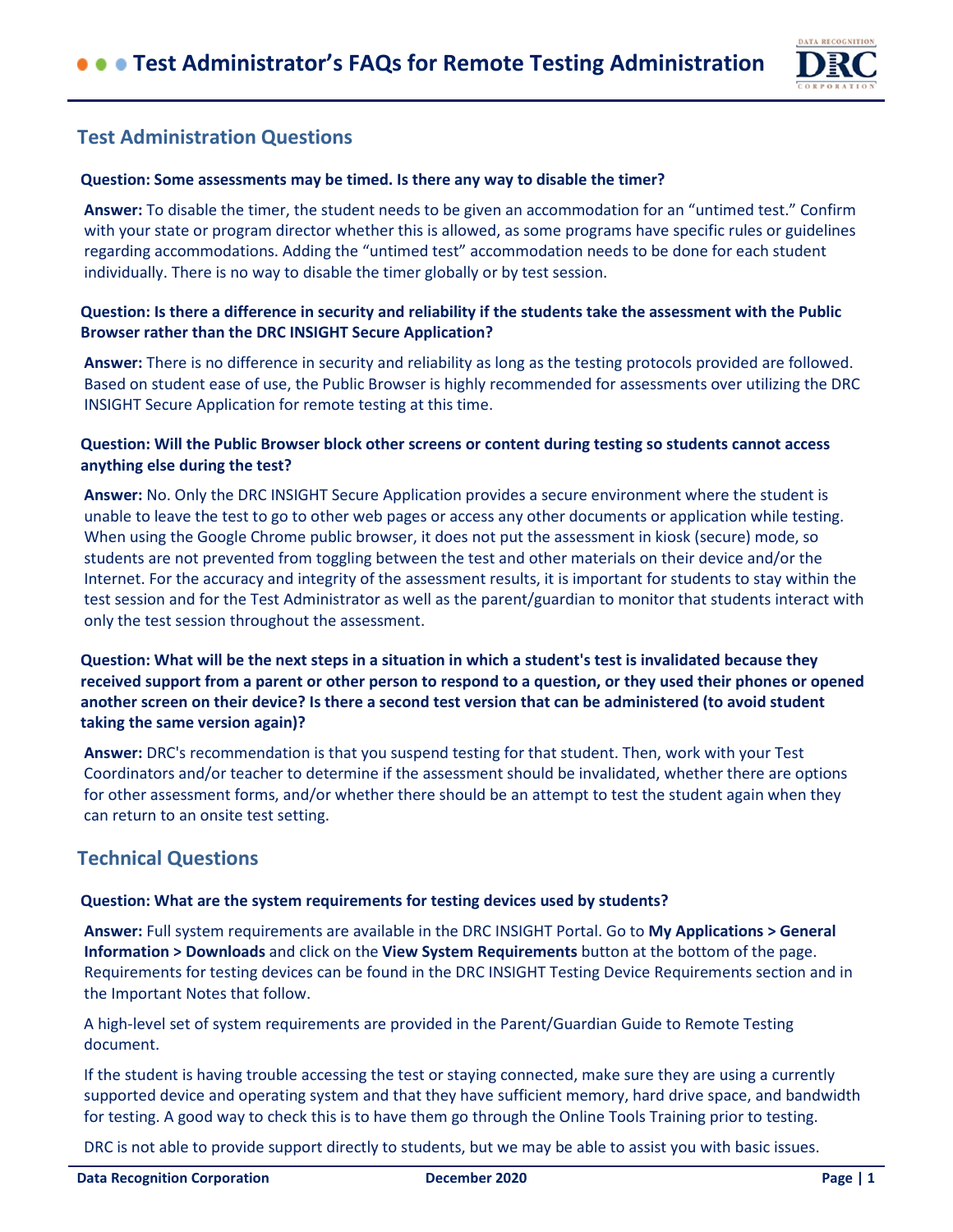

#### **Question: Will remote testing work with the iPadOS platform?**

**Answer:** Certain iPadOS devices are supported; however, for the Test Administrator to best view the student during the test, tablets (including iPads) should have a keyboard so the tablet's camera can be positioned on the student.

**Note**: Smartphones and mobile devices are not allowed as test devices as their screen size does not meet the 9.5" or larger screen requirement.

#### **Question: Does remote testing require any special software?**

**Answer:** When accessed by the remote testing link, students will need to have the Google Chrome browser (or Safari with an iPad). No other special software is required. If the Google Chrome browser is not installed, follow the step-by-step instructions for downloading and installing the current version of the Chrome browser at [www.google.com/chrome.](https://www.google.com/chrome/) The Chrome browser is free and should be the default browser used on the testing device. Students are taken directly to the test from the provided link.

A small software application may be required for your web meeting software. If the student does not have the meeting application already installed, they will usually be prompted to download and launch the meeting software.

## **Question: If a student is dropped from a test due to connectivity issues, do they have to complete the test the same day or can they resume the test the following day?**

**Answer:** Incomplete tests are processed and scored overnight. If the student does not continue the test the same day, the Test Administrator must unlock the test on the day the student is ready to continue testing.

#### **Question: Can remote testing be done on a Mac not using Chrome?**

**Answer:** Remote testing requires the Google Chrome browser, which can be installed on a Mac.

#### **Question: Why can't students use their smartphones or cell phones for remote testing?**

**Answer:** Assessments are designed for a minimum screen size of 9.5" and a minimum resolution of 1024 x 768 pixels. Smartphones and cell phones do not meet this requirement.

If you have additional questions about Remote Testing, please contact DRC Customer Service.

# **The following pages are the Frequently Asked Questions that have been shared with Parents/Guardians.**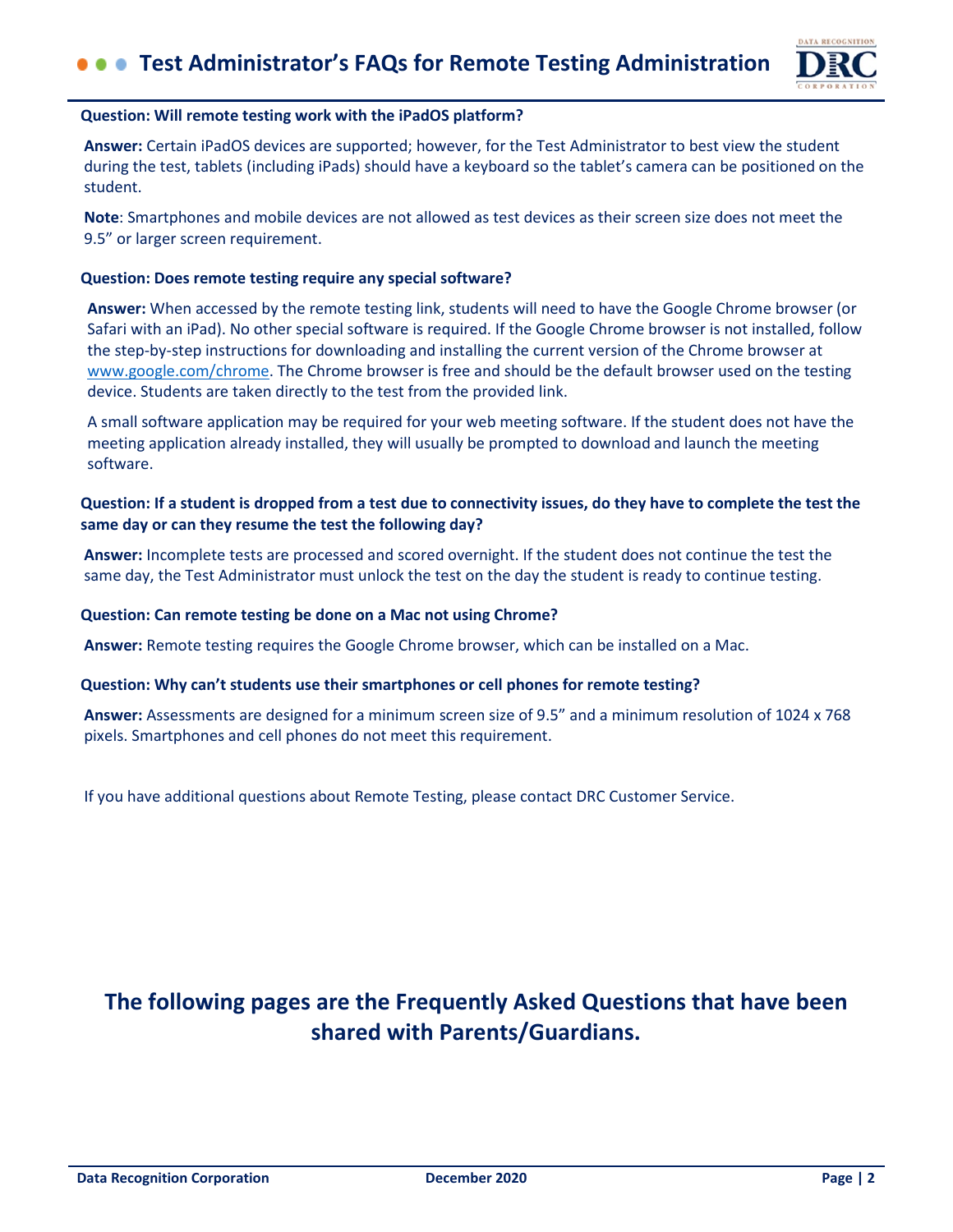



# **Testing Device Questions**

# **Question: What are the system requirements for testing devices used by my child?**

**Answer:** The following is a **high-level set of system requirement** for your child's testing device**.** 

**Processor:** A device no more than 4-5 years old **Memory: – iPad and Chrome OS –** 2 GB RAM or higher **– Windows and macOS –** 4 GB RAM or higher **Available Disk Space:** 1 GB or more **Screen Size:** 9.5" or larger **Screen Resolution:** 1024 x 768 or better

**Network and Internet Connection:** Wired or secure wireless network connection with a ping speed of 20ms, upload speed of 1 Mbps, and download speed of 3 Mbps or better.

**Power Supply:** It is recommended that the testing device is plugged into a power supply. If on battery power, the device should have a fully charged battery with at least a two-hour power supply.

## **Supported Operating System (OS) versions:**

- Chrome OS 83.x or newer
- Current version of Windows 10 or Windows 10 in S mode
- iPadOS v13.x or newer
- macOS 10.14 or newer

**Non-Supported Operating System Versions:** Windows 7, iOS, and Linux OS are not supported **Supported Browsers:** Google Chrome 83.x and above; most-current version of Safari for testing on iPads **Non-supported Browsers:** Firefox, Internet Explorer, and Microsoft Edge

Using the [www.DRCdevicecheck.com](http://www.drcdevicecheck.com/) URL from the web browser on the testing device to run a system scan. This scan assesses key technology characteristics of the device, including the operating system, browser, processor, memory, screen resolution, power supply, network speed, and network connectivity.

If there are any issues, parents or guardians are asked to contact the student's teacher, the school's technology staff and/or the student's school office for technical support.

# **Question: What should I do if I don't have a testing device that meets the system requirements and/or our Internet service does not meet the reliability or bandwidth requirements?**

**Answer:** You should contact your child's teacher to see what options the school or district have for your child. Oftentimes, they may have options available to address this issue.

## **Question: What type of device does my child need for this assessment?**

**Answer:** Windows, Mac, iPad, or Chromebook devices can be used for this assessment. DRC recommends that iPads and any other tablet have a keyboard for this assessment.

# **Technical Questions**

## **Question: What do I do if my child's assessment is interrupted?**

**Answer:** If your child is having trouble accessing the assessment or staying connected, make sure they are using a currently supported device and operating system, and that they have sufficient memory, hard drive space, and bandwidth for testing. Once your child it able to return to the assessment, they can re-enter their username and password and resume the assessment at the question they were on when the issue occurred.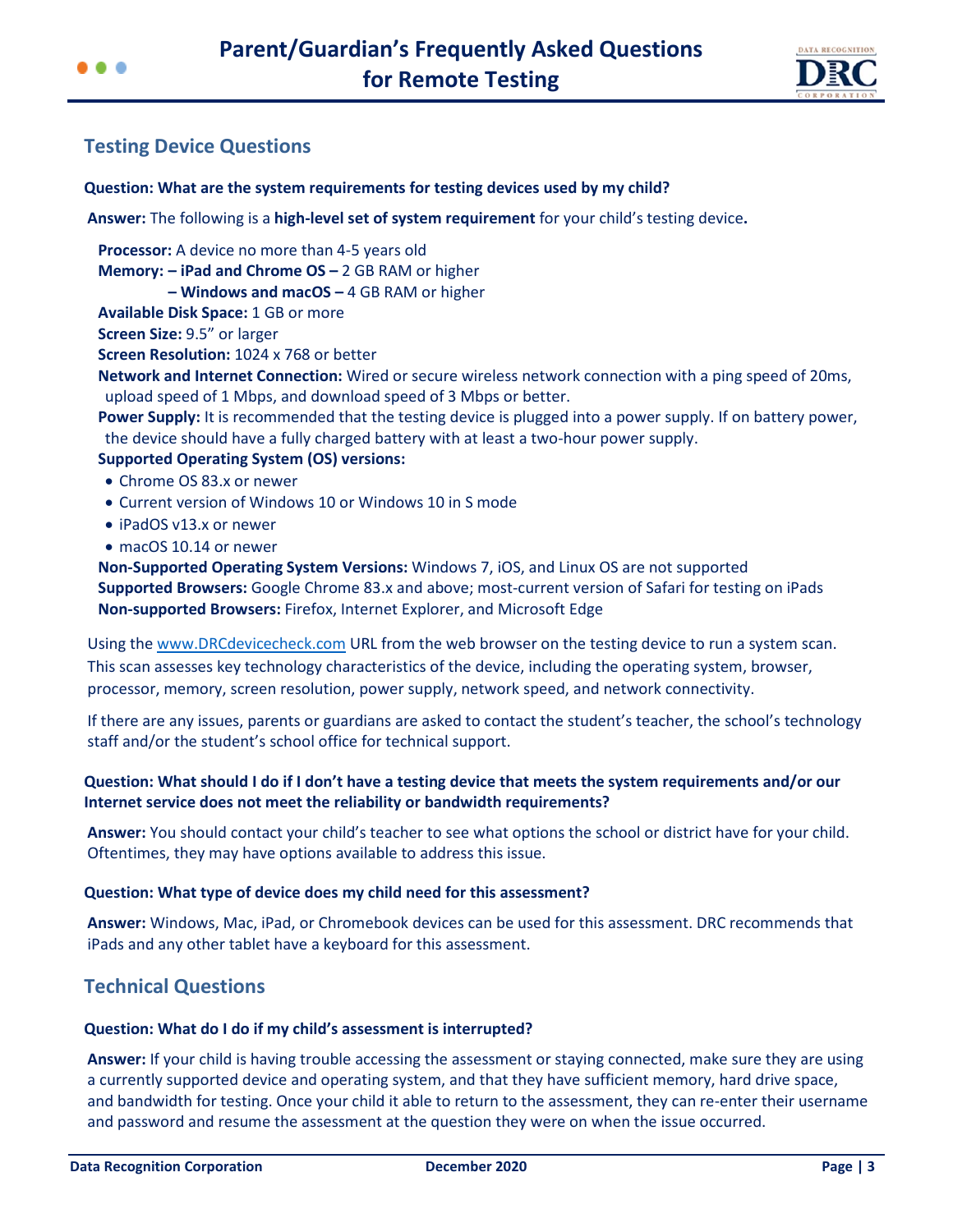



## **Question: If my child's assessment is interrupted, are all the responses for questions they have completed lost and do they need to start the assessment over from the beginning?**

**Answer:** If there is any type of interruption during the assessment, all your child's work and prior responses up to that point have been recorded and saved. Once your child is able to return to the assessment, they can reenter their username and password and resume the assessment at the question they were on when the issue occurred.

#### **Question: If my child is having technical issues, who can I contact for support?**

**Answer:** If technical issues arise and/or an error message displays during the assessment, contact your child's teacher, the school's technology staff, and/or the school office for technical support. If additional support is required, a school or district representative will reach out to DRC to determine a resolution. Do not attempt to contact DRC customer service directly for support. Any issue related to your home's technology configurations must first be relayed to your child's school and they will contact DRC if necessary.

## **Question: My child received an error message with a Customer Service number on it. Can I call that number for help?**

**Answer:** Do not attempt to contact DRC customer service directly for support. Any issue related to your child's assessment must first be relayed to your child's school and they will contact DRC if necessary.

#### **Question: Can my child use a browser other than the Google Chrome browser to take this assessment?**

**Answer:** If your child is using an iPad, they can use the Safari browser. On all other supported devices, your child needs to use the Google Chrome browser. The test software may not function properly using any other Internet browser. If the Google Chrome browser is not installed, follow the step-by-step instructions for downloading and installing the current version of the Chrome browser at [www.google.com/chrome.](https://www.google.com/chrome/) The Chrome browser is free and should be the default browser on the testing device.

## **Question: Do I have to be present while my child is taking the assessment?**

**Answer:** Yes. You are an extra set of eyes and ears for the Test Administrator during the assessment. All parents or guardians are asked to:

- Encourage your child to try their best and to approach the assessment in a positive manner.
- Make sure your child has an adequate testing device and peripherals to take the assessment.
- Do your best to find a room for your child to test in that is quiet, private, and well-lit.
- Turn off any music, TV, or other background noise.
- Only help your child if there are difficulties with the testing device, issues logging into the web conference, [and/or issues logging into the assessment.](https://chrome.google.com/webstore/category/extensions)
- Not help your child with any questions on the assessment.
- Not read the assessment questions or answers to your child.
- Ensure your child stays in the testing interface and does not use other tools, devices, or applications outside of the testing interface during the assessment.
- Emphasize that the security of the assessment questions must be maintained at all times. None of the materials from the online test may be copied, photographed, or recorded in any manner.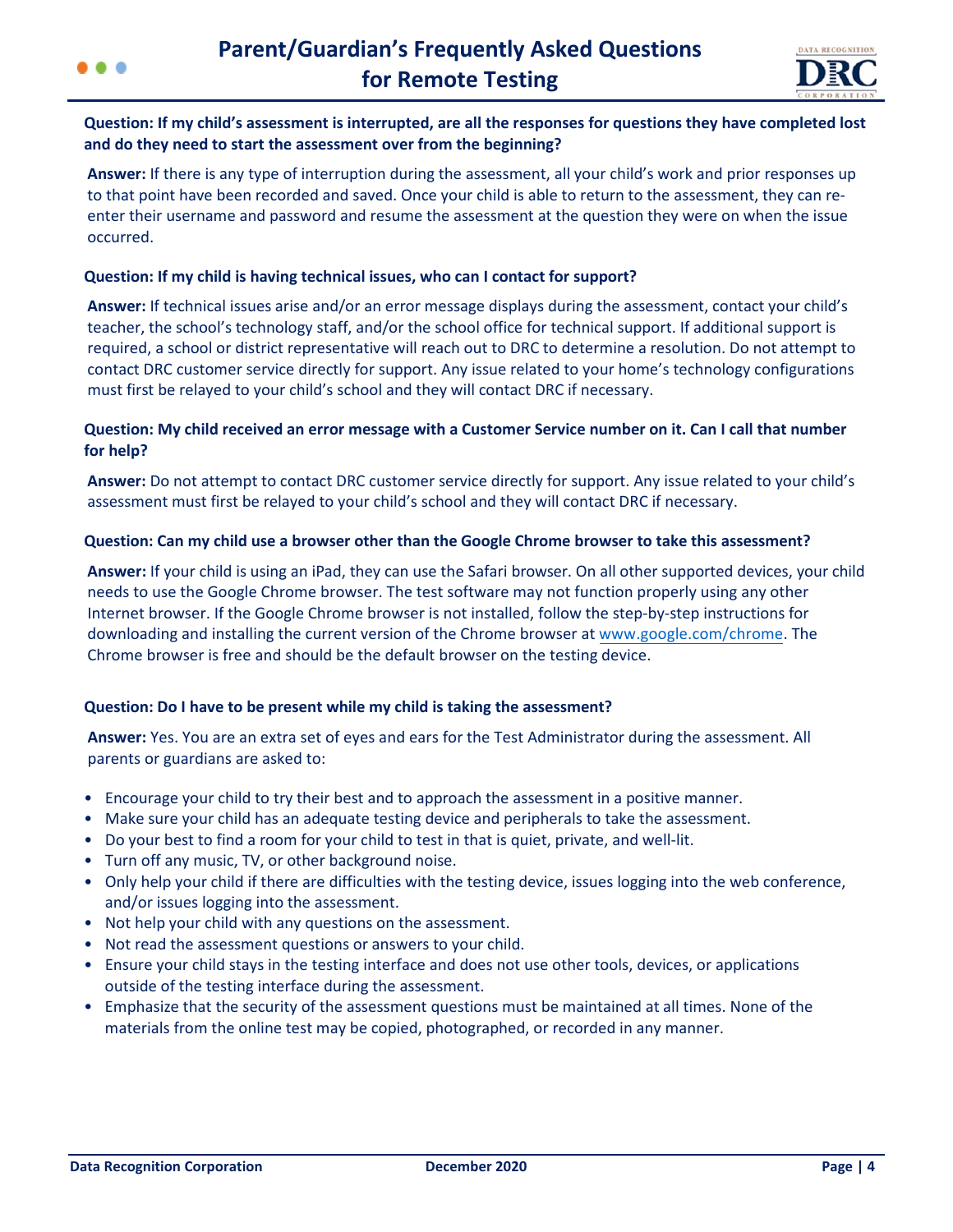

#### **Question: If my child's assessment has audio, what type of headset will my child need for testing?**

**Answer:** The following are guidelines for audio to help maximize the potential for testing success:

- Make sure the browser has the proper permissions enabled to access the headset.
- Make sure your audio is not muted and the volume is turned up.

The following chart provides headset recommendations:

| <b>Configuration</b>                     | <b>Suitability</b> | <b>Pros and Cons</b>                                                                                                                                                                                                                                                                                                                                  |
|------------------------------------------|--------------------|-------------------------------------------------------------------------------------------------------------------------------------------------------------------------------------------------------------------------------------------------------------------------------------------------------------------------------------------------------|
| Over the ear<br>headset                  | Ideal              | Comfortable when worn for a longer time period by students of different<br>ages. Weight and size of headsets can be selected based on students'<br>age. Portable headsets are smaller and lighter and hence may be suitable<br>for younger students. Deluxe headsets can be larger and heavier but have<br>the advantage of canceling out more noise. |
| Noise canceling<br>headphones            | Acceptable         | Noise cancellation often does not cancel out the sound of human voices,<br>so this feature provides little benefit.                                                                                                                                                                                                                                   |
| Ear buds or ear<br>headphones            | Acceptable         | Sound volume can vary based on the positioning of the buds in the ear,<br>resulting in inconsistent audio playback.                                                                                                                                                                                                                                   |
| Device speakers                          | <b>Marginal</b>    | Audio playback built into devices generally do not offer very high fidelity<br>and speakers do not offer privacy during the test.                                                                                                                                                                                                                     |
| <b>Bluetooth or</b><br>wireless headsets | Not recommended    | To ensure test security, students should not use Bluetooth or wireless<br>headsets.                                                                                                                                                                                                                                                                   |

# **Error Messages**

#### **Question: What do I do if my child receives the message "Connection Retry is in Progress"?**

**Answer:** This message means the testing device has lost its network connection. That could be due to issues with Wi-Fi or the Internet connection.

For the next five minutes, while this message is displayed, DRC INSIGHT will attempt to successfully reconnect to the network. During this time, if a connection is re-established, the message will close and your child can continue the assessment. If a connection is not re-established during this time, the message will close and a "Connection Error" message will be displayed. At any time during the five-minute interval, your child can click **Exit the Test** to temporarily end the assessment session.

**Note**: Loss of a network connection also impacts your child's connection to the web meeting. There will not be the ability to chat or connect with the Test Administrator in the web meeting until the connection is restored.

#### **What Should I Do?**

- If the message disappears and your child returns to the assessment, you do not need to do anything—your child can resume the assessment.
- If the message disappears and the "Connection Error" message is displayed, your child will need to discontinue the assessment session by clicking **Ok** to exit DRC INSIGHT. You should contact your child's teacher, the school's technology staff, and/or the school office for technical support. Your child can resume the assessment once the issue is resolved.
- If your child clicks **Exit the Test** while the "Connection Retry is in Progress" message is displayed, the assessment ends and your child must re-enter the assessment.
- If your child is having trouble staying connected, make sure they are using a currently supported device and operating system, and that they have sufficient memory, hard drive space, and bandwidth for testing.